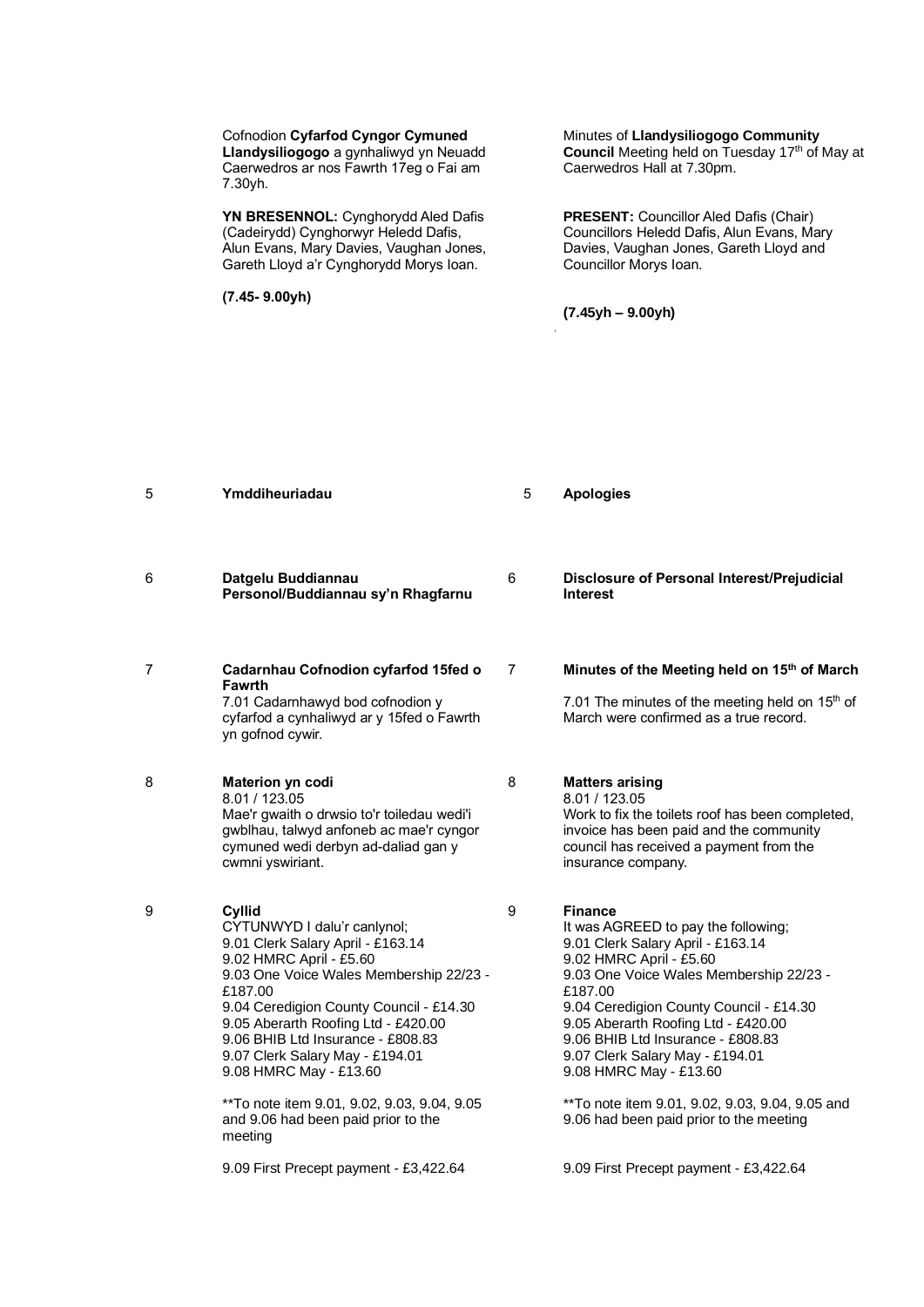9.10 Clerk's Salary 2022/23 - Trafododd y cynghorwyr adroddiad y clerc wrth i'r clerc adael yr ystafell. CYTUNWYD i gynyddu cyflog y clerc o bwynt 18 ar y raddfa i bwynt 22. Y cyflog y cytunwyd arno ar gyfer 2022/23 yw £2,230.80

9.11 Mr I J Evans, archwilydd mewnol - £100.00

10 **Ceisiadau Cynllunio** 10.01 A220231 - Ynysmor, Plwmp, Llandysul, Ceredigion, SA44 6H – dim gwrthwynebiad

11 **Ceisiadau am gymorth ariannol**

### 12 **Gohebiaeth**

12.01 Cyfrifon y Cyngor 2020-2021 a'r Cynllun Gwella - Cytunodd y cynghorwyr i'r cynllun gweithredu gan fod y pwyntiau hyn eisoes wedi cael sylw ers i'r clerc newydd fod yn ei swydd.

12.02 Cyfrifon y Cyngor 2021-2022 – Adroddwyd bod Cyfrifon 2021/22 wedi'u cadarnhau gan yr archwilydd mewnol ac na chodwyd unrhyw faterion. Cytunwyd i dderbyn y cyfrifon a'r DCB fel y cyflwynwyd.

12.03 Cofrestr Risg –adolygu. Trafodwyd mater y cabinet ffeilio, awgrymwyd dechrau cadw ffeiliau ar y cwmwl (ar y cyfrifiadur) Gofynnodd cynghorwyr i'r Clerc gysylltu â'r adran archifau o fewn y cyngor i weld a oes ganddynt unrhyw le i storio ffeiliau Wrth drafod asedau mae'r cynghorwyr wedi

gofyn i'r clerc holi ynghylch cael rhestr o bwy sy'n berchen ar arosfannau / meinciau o fewn y gymuned gan y Cyngor Sir. 12.04 Cynrychiolwyr Cynghorwyr Tref a Chymuned ar gyfer Pwyllgor Moeseg a Safonau Cyngor Sir Ceredigion - nodi 12.05 Amserlen Hyfforddiant a chyrsiau Un Llais Cymru – bydd gofyn I bob aelod fynychu cwrs hyfforddi yn unol â deddfwriaeth gyfredol – clerc i anfon dyddiadau allan at y Cynghorwyr. 12.06 Trefniadau Cyfarfodydd ac Adnoddau Hybrid - CYTUNWYD y bydd y cyngor cymuned, yn ystod misoedd yr haf, yn cynnal eu cyfarfod yn Neuadd Caerwedros ac yn ystod misoedd y gaeaf bydd y cyfarfodydd yn cael eu cynnal yn Neuadd Talgarreg. CYTUNWYD i gyfrannu

at y gost o brynu gliniadur i'r clerc a'r feddalwedd. 12.07 Adroddiad Blynyddol 2021-22 –

CYTUNWYD fod yr adroddiad Blynyddol Gymraeg yn gywir, clerc i rhoi'r adroddiad ar y wefan.

12.08 Polisi Cyfraniadau A137 – PENDERFYNWYD i drafod y polisi yn y cyfarfod nesaf.

9.10 Clerk's Salary 2022/23 - Councillors discussed the clerk's report as the clerk left the room. It was AGREED to increase the clerk's salary from point 18 on the scale to point 22. The agreed salary for 2022/23 is £2,230.80

9.11 Mr I J Evans – internal auditor - £100.00

#### 10 **Planning Applications**

10.01 A220231 - Ynysmor, Plwmp, Llandysul, Ceredigion, SA44 6H – no objections.

11 **Request for financial assistance**

#### 12 **Correspondence**

12.01 Council Accounts 2020-2021 and the Action Plan - Councillors agreed to the action plan as these points have already been addressed since the new clerk has been in post.

12.02 Council Accounts 2021-2022 - It was reported that the 2020/21 Accounts had been confirmed by the internal auditor and no issues had been raised. It was AGREED to accept the accounts and AGS as presented.

12.03 Risk Register – review.

The filing cabinet was discussed, it was suggested to start keeping files on the cloud (on the computer)

Councillors asked the Clerk to contact the archives department within the council to see if they have any space to store files. Whilst discussing assets the councillors have asked the clerk to enquire about getting list of who owns bus stops / benches within the community from the County Council 12.04 Town and Community Councillor Representatives for Ceredigion County Council's Ethics and Standards Committee - noted 12.05 Training Schedule and One Voice Wales Training Courses -all members will be required to attend training – clerk to send dates out to Councillors.

Course in line with current legislation 12.06 Meeting Arrangements and Hybrid Equipment – it was AGREED that during the summer months the community council will hold their meeting at Caerwedros Hall and during winter months the meetings will be held at Talgarreg Hall. It was AGREED to contribute to the cost of buying a laptop for the clerk and software.

12.07 2021-22 Yearly Report - it was AGREED that the report was correct. Clerk to upload it onto the website.

12.08 S137 Donations Policy – it was AGREED to discuss the policy at next month's meeting.